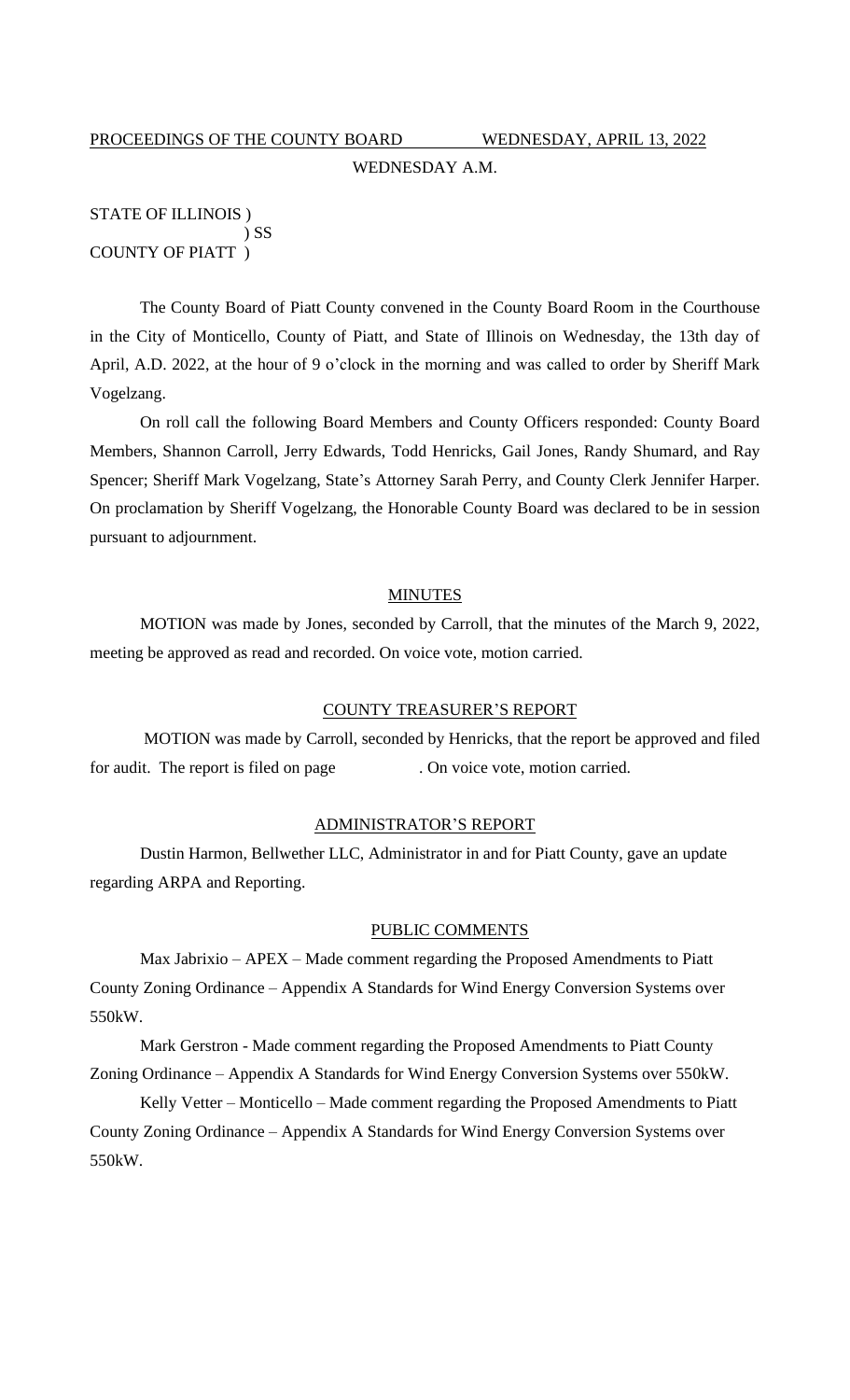Amy Rupiper – Attorney representing Drainage Districts - Made comment regarding the Proposed Amendments to Piatt County Zoning Ordinance – Appendix A Standards for Wind Energy Conversion Systems over 550kW.

Dave Oliger – Mansfield - Made comment regarding the wind/solar energy company and their agreements in Piatt County.

Sandy Coil – Mansfield – Made comment regarding the wind/solar energy company wanting to place wind farms in Piatt County.

Louis Wazniak – Mahomet – Made comment on the wind/solar energy farms and he is pro wind energy.

Jim Reed – DeLand - Made comment regarding the Proposed Amendments to Piatt County Zoning Ordinance – Appendix A Standards for Wind Energy Conversion Systems over 550kW.

Gina Kirkland – Mansfield – Made clarification regarding the grant money received from APEX to the Mansfield Homecoming Committee.

John Jordan – Mansfield - Made comment regarding the Proposed Amendments to Piatt County Zoning Ordinance – Appendix A Standards for Wind Energy Conversion Systems over 550kW.

Bruce Stoddard – Drainage Commissioner - Made comment regarding the Proposed Amendments to Piatt County Zoning Ordinance – Appendix A Standards for Wind Energy Conversion Systems over 550kW.

Alexis Godbee – Statement read aloud - Made comment regarding the Proposed Amendments to Piatt County Zoning Ordinance – Appendix A Standards for Wind Energy Conversion Systems over 550kW.

Jenny Bateman – Mansfield – Statement read aloud - Made comment regarding the Proposed Amendments to Piatt County Zoning Ordinance – Appendix A Standards for Wind Energy Conversion Systems over 550kW.

Barb Stalter – Statement read aloud - Made comment regarding the Proposed Amendments to Piatt County Zoning Ordinance – Appendix A Standards for Wind Energy Conversion Systems over 550kW.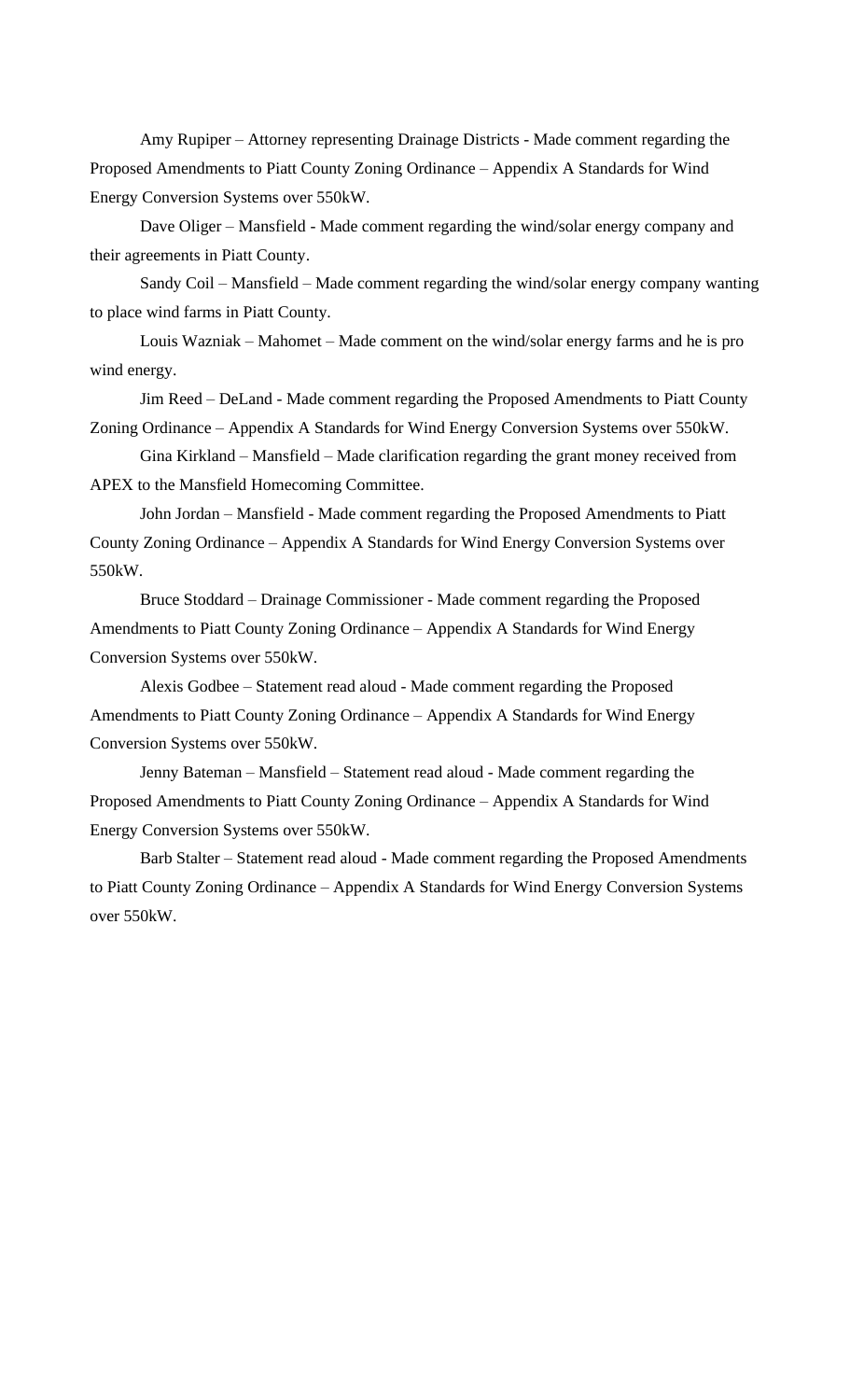## CONSENT MOTION FOR FOLLOWING ITEMS

MOTION was made by Shumard, seconded by Edwards to remove item f., from the consent agenda.

MOTION was made by Shumard, seconded by Edwards that the remaining items a. thru e. and g. thru m. be approved, filed, recorded, and Chairman Spencer be authorized to sign on behalf of the County if applicable. On roll call the vote was as follows: Ayes, Shumard, Spencer, Carroll, Edwards, Henricks, and Jones. 6 ayes, 0 nays, motion carried.

a. Appointment – Sam Trusner – Piatt County Housing Authority Board – term to expire, May 2027 - recorded on page -

b. Appointment – Sheriff, Mark Vogelzang – Emergency Telephone System Board – term to expire January 1, 2023 - recorded on page

c. Appointment – Ron Konen – Mahomet Valley Water Authority Board – term to expire, January 2023- recorded on page

d. Appointment – Ron Bartlett – Piatt County Board of Review – term to expire, May 2024 recorded on page

e. Appointment – Paula Heath – Piatt County Board of Review – term to expire, May 2024 recorded on page

f. Executive County Board  $&$  Committee Session Minutes – recorded on page

g. Resolution – Highway – To Award Box Culvert (County Highway 12) – recorded on page

h. Resolution – Highway – To Award County MFT – recorded on page

i. Resolution – Highway – To Award Township MFT – recorded on page

j. Resolution – Highway – To Award Bridge Structure (Unity Township)

k. Resolution – Highway – Anticipation of Township Bridge Funds

l. Resolution – Highway – Re-Appoint County Engineer – Eric T. Seibring

m. Resolution – Transportation – CVP Application

#### EXECUTIVE COUNTY BOARD AND COMMITTEE SESSION MINUTES

MOTION was made by Shumard, seconded by Edwards, that all Executive County Board and Committee Session Meeting Minutes remain private and closed to the public. On roll call the vote was as follows: Ayes, Shumard, Spencer, Carroll, Edwards, Henricks, and Jones. 6 ayes, 0 nays, motion carried.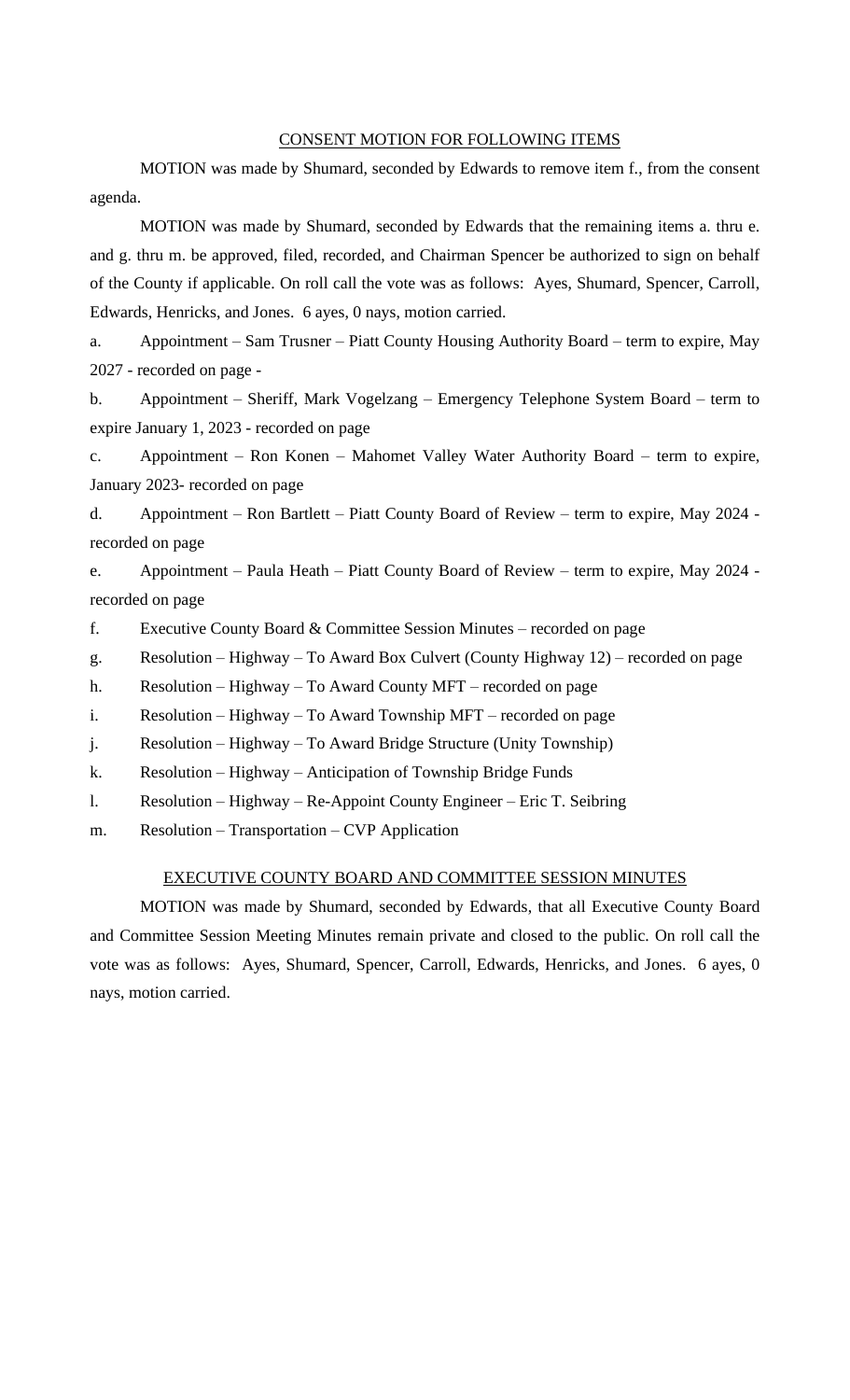# HIGHWAY RESOLUTION COUNTY BOX CULVERT (County Highway 12)

Eric Seibring, Engineer in and for the County of Piatt, presented a Resolution for bids to replace a culvert on County Highway 12. The Resolution is recorded on page

MOTION was made by Shumard, seconded by Edwards, that the Resolution be adopted, and Chairman Spencer be authorized to sign on behalf of the County of Piatt. On roll call the vote was as follows: Ayes, Shumard, Spencer, Carroll, Edwards, Henricks, and Jones. 6 ayes, 0 nays, motion carried.

## HIGHWAY RESOLUTION BID ITEMS FOR PIATT COUNTY

Eric Seibring, Engineer in and for the County of Piatt, presented a Resolution for bid items for Section 22-00-000-00-GM. The Resolution is recorded on page

MOTION was made by Shumard, seconded by Edwards that the Resolution be adopted, and Chairman Spencer be authorized to sign on behalf of the County of Piatt. On roll call the vote was as follows: Ayes, Shumard, Spencer, Carroll, Edwards, Henricks, and Jones. 6 ayes, 0 nays, motion carried.

# HIGHWAY RESOLUTION BID ITEMS FOR VARIOUS ROAD DISTRICTS

Eric Seibring, Engineer in and for the County of Piatt, presented a Resolution for bid items for various Road Districts, Section 22-01-000-00-GM thru 22-08000-00-GM. The Resolution is recorded on page

MOTION was made by Shumard, seconded by Edwards, that the Resolution be adopted, and Chairman Spencer be authorized to sign on behalf of the County of Piatt. On roll call the vote was as follows: Ayes, Shumard, Spencer, Carroll, Edwards, Henricks, and Jones. 6 ayes, 0 nays, motion carried.

# HIGHWAY IMPROVEMENT RESOLUTION BRIDGE STRUCTURE 074-3314 (UNITY TOWNSHIP)

Eric Seibring, Engineer in and for the County of Piatt, presented a Resolution for Improvement for a bridge structure 074-3314 in Unity Township. The Resolution is recorded on page

MOTION was made by Shumard, seconded by Edwards, that the Resolution be adopted, and Chairman Spencer be authorized to sign on behalf of the County of Piatt. On roll call the vote was as follows: Ayes, Shumard, Spencer, Carroll, Edwards, Henricks, and Jones. 6 ayes, 0 nays, motion carried.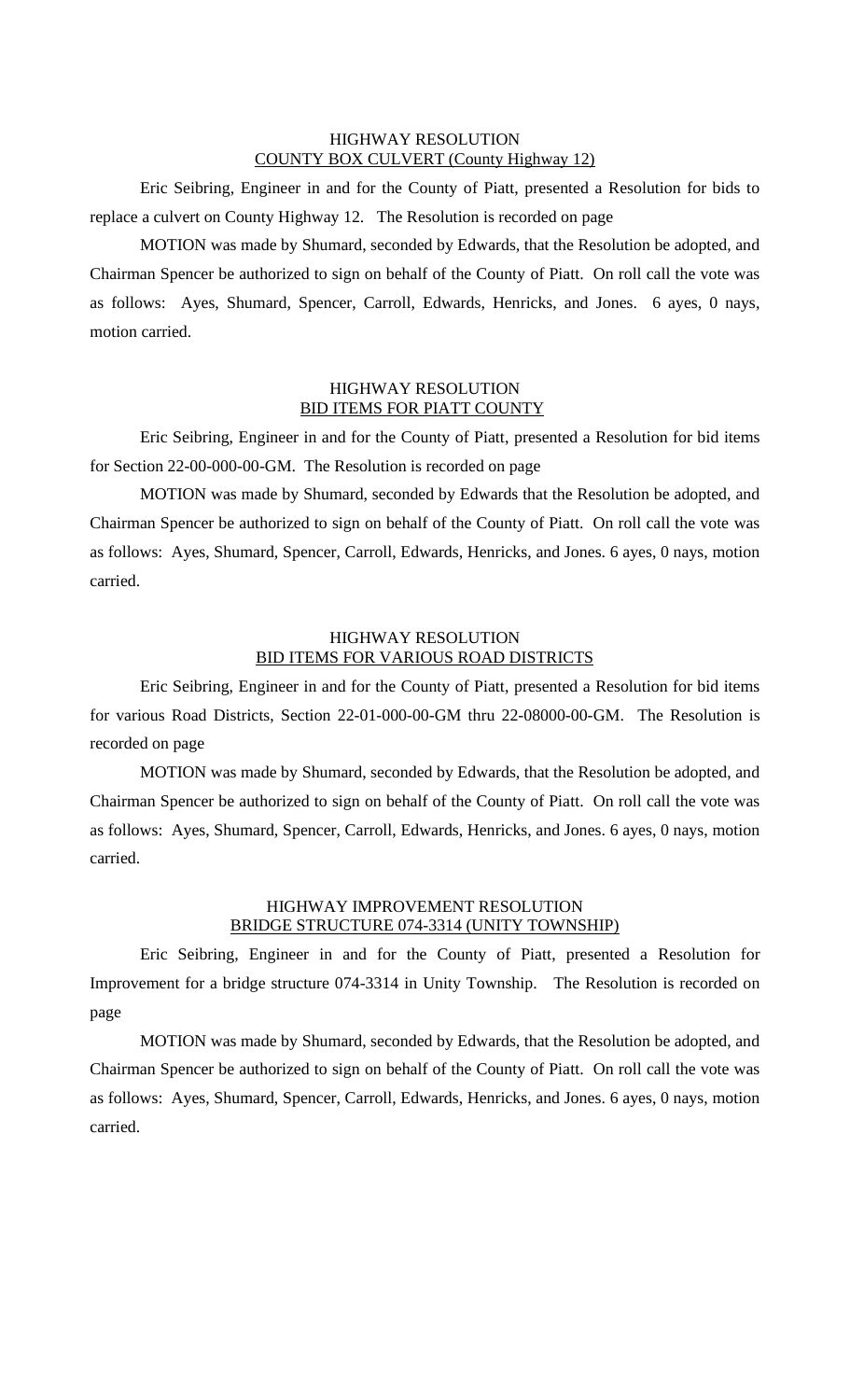#### HIGHWAY RESOLUTION ANTICIPATION OF TOWNSHIP BRIDGE FUNDS

Eric Seibring, Engineer in and for the County of Piatt, presented a Resolution for Anticipation of Township Bridge Funds 22-07122-00-BR. The Resolution is recorded on page

MOTION was made by Shumard, seconded by Edwards, that the Resolution be adopted, and Chairman Spencer be authorized to sign on behalf of the County of Piatt. On roll call the vote was as follows: Ayes, Shumard, Spencer, Carroll, Edwards, Henricks, and Jones. 6 ayes, 0 nays, motion carried.

# RESOLUTION TO RE-APPOINT COUNTY ENGINEER

A Resolution to re-appoint Eric T. Seibring as the Piatt County Engineer was presented. The Resolution is recorded on page

MOTION was made by Shumard, seconded by Edwards, that the Resolution be adopted, and Chairman Spencer be authorized to sign on behalf of the County of Piatt. On roll call the vote was as follows: Ayes, Shumard, Spencer, Carroll, Edwards, Henricks, and Jones. 6 ayes, 0 nays, motion carried.

# TRANSPORTATION RESOLUTION

# CVP- GRANT APPLICATION

Jami Trybom, Transportation Director, presented a Resolution for a Public Transportation Capital Assistance Grant. The Resolution is recorded on page

MOTION was made by Shumard, seconded by Edwards, that the Resolution be adopted, and Chairman Spencer be authorized to sign on behalf of the County of Piatt. On roll call the vote was as follows: Ayes, Shumard, Spencer, Carroll, Edwards, Henricks, and Jones. 6 ayes, 0 nays, motion carried.

# EXTENSION BUDGET AGREEMENT

Doug Harlan, Extension Director, presented before the Piatt County Board the proposed Budget and Levy Agreement for the Extension Service of Piatt County. A copy of the Agreement is recorded on page

MOTION was made by Carroll, seconded by Edwards, to accept the Budget and Levy Agreement and that Chairman Spencer be authorized to sign on behalf of the County of Piatt. On roll call the vote was as follows: Ayes, Carroll, Edwards, Henricks, Jones, Shumard, and Spencer. 6 ayes, 0 nays, motion carried.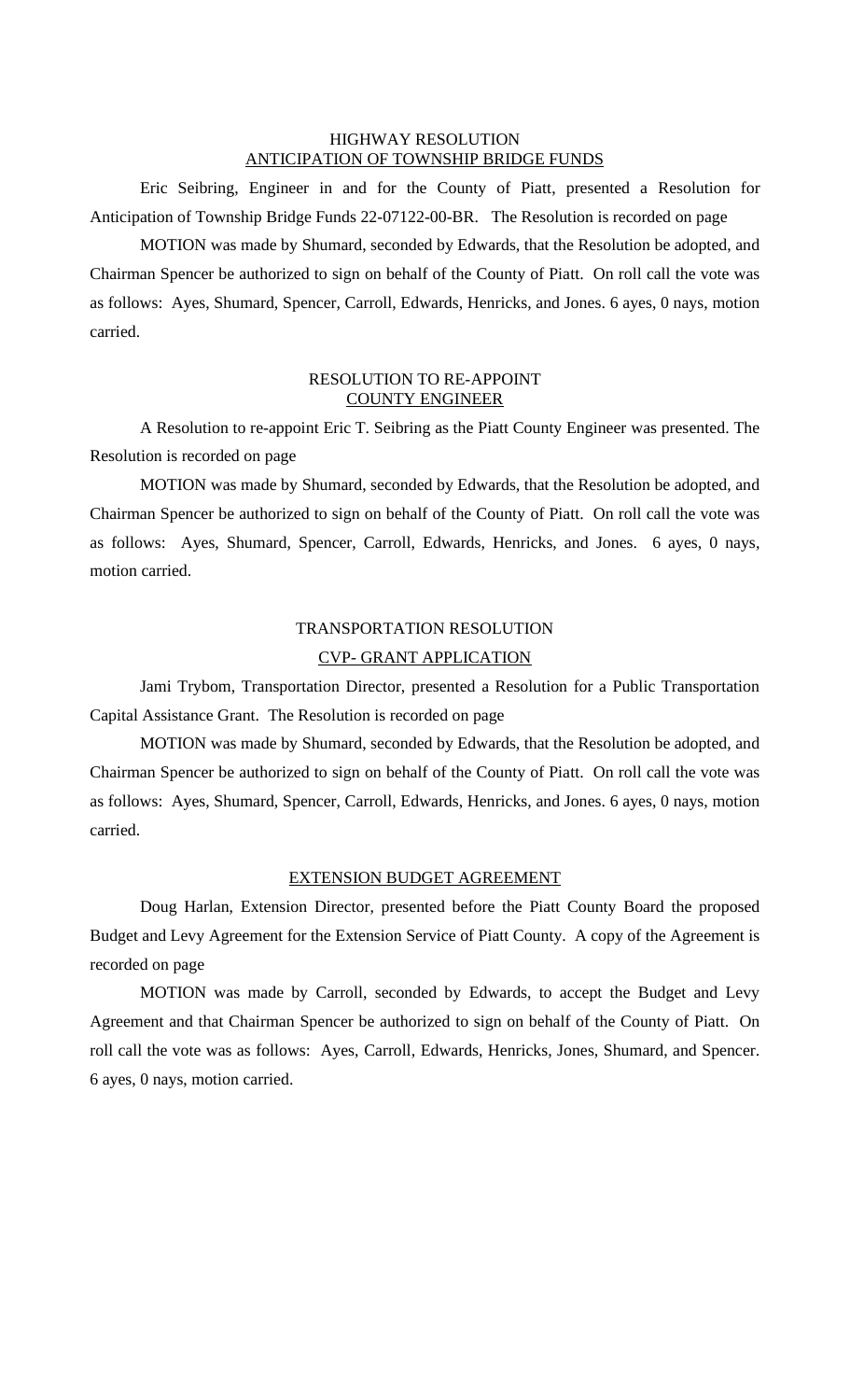# ACCEPTANCE AND APPROVAL OF AGREEMENT BETWEEN PIATT COUNTY & VILLAGE OF CERRO GORDO FOR POLICE SERVICES

Mark Vogelzang, Piatt County Sheriff presented an agreement between the County of Piatt and The Village of Cerro Gordo, State of Illinois, for the provision of police services. The agreement is recorded on page

MOTION was made by Henricks, seconded by Shumard, that the Agreement be accepted, and that Chairman Spencer be authorized to sign on behalf of the County of Piatt. On roll call the vote was as follows: Ayes, Henricks, Jones, Shumard, Spencer, Carroll, and Edwards. 6 ayes, 0 nays, motion carried.

# WIPFLI AUDIT ADDENDUM AGREEMENT

An Addendum to the WIPFLI Agreement for Audit was presented and is recorded on page

MOTION was made by Shumard, seconded by Henricks, to accept Addendum Agreement from WIPFLI and that Chairman Spencer be authorized to sign on behalf of the County of Piatt. On roll call the vote was as follows: Ayes, Shumard, Spencer, Carroll, Edwards, Henricks, and Jones. 6 ayes, 0 nays, motion carried.

# RESOLUTION FOR CANCELLATION OF CERTIFICATE (Hank & Rebecca Anglin – Goose Creek Township)

A Resolution to execute a cancellation of certificate for certificate 2017-0048 sold on October 24, 2018 for parcel number 04-00-22-000-162-00 were presented and recorded on page

MOTION was made by Edwards, seconded by Carroll, that the resolution be adopted, and Chairman Spencer be authorized to sign said resolution on behalf of the County of Piatt. On roll call the vote was as follows: Ayes, Edwards, Henricks, Jones, Shumard, Spencer, and Carroll. 6 ayes, 0 nays, motion carried.

# PROPOSED AMENDMENTS TO PIATT COUNTY ZONING ORDINANCE - APPENDIX A STANDARDS FOR WIND ENERGY CONVERSION SYSTEMS OVER 500kW

Proposed amendments to the Piatt County Zoning Ordinance – Appendix A Standards for Wind Energy Conversion Systems over 500kW) were presented and recorded on page

MOTION was made by Carroll, seconded by Henricks, that the Proposed Amendments to the Piatt County Zoning Ordinance – Appendix A Standards for Wind Energy Conversion Systems Over 500kW be tabled. On roll call the vote was as follows: Ayes, Carroll, Edwards, Henricks, Jones, Shumard, and Spencer. 6 ayes, 0 nays, motion carried.